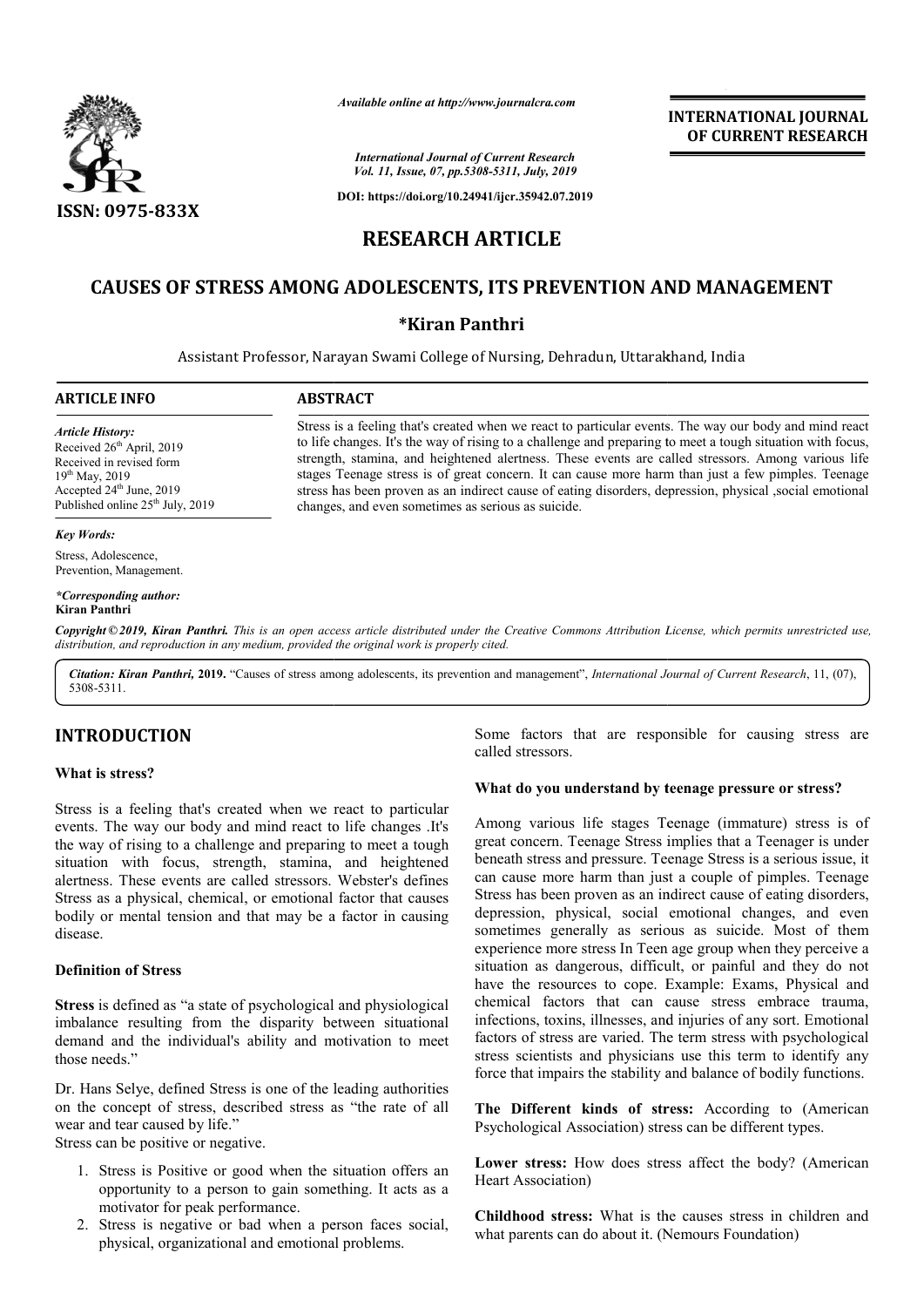**Teen stress:** What are the Causes, symptoms, and effects of stress in young adults and tips for keeping it under control? (Nemours Foundation)

**Understanding and dealing with stress:** What are the Course on the signs and symptoms of stress and how to effectively deal with it. (Mountain State Centers for Independent Living)

# **Causes of stress**

## **Main causes of stress in adolescents**

- Peer pressure
- School pressure and career decisions.
- After-school or summer jobs.
- Pressure to wear certain types of clothing, jewelry or hairstyles.
- Pressure to experiment with drugs, alcohol or sex.
- Crammed schedules, juggling school, sports, afterschool activities, social life and family obligations
- Having a boyfriend or a girlfriend
- Conflict within relationships
- Peer rejection
- Pressures of school Moving to a new home and school tests and homework
- Too-high expectations
- Sports and other extracurricular activities
- Social backwardness
- **Pressure to be a particular size or body shape (with** girls, the focus is often weight; with boys, it is usually a certain muscular or athletic physique).
- Dealing with the physical and cognitive changes of puberty.
- Being bullied or exposed to violence or sexual harassment
- Too fast or too slow physical development
- Family problems including abuse and alcohol
- Physical and emotional abuse
- Neglect Employment
- $\blacksquare$  Money problems

# **The major causes of stress at work or in organization:**



# **Sign and symptoms of stress in a teen**

- Heart rate increased
- Rapid breathing
- Stammering
- Headaches
- Diarrhea
- Sweating
- Less attention
- Sleeplessness
- Alcohol and drug addiction
- Difficulty concentrating
- Increased intake of comfort foods
- Over Dose of Drugs and Alcohol
- Settling for lower grades
- Unwanted or racing thoughts
- Increased negative mood
- Lose control over emotions;
- Behavioral problems
- Difficulty to getting out of bed
- Give up on seeking solutions for problems
- Withdrawal from social participation
- Low energy and fatigue
- Less sleeping
- Feeling overwhelmed
- Mood swings

## **Stress management**

Stress management refers to the practice of reducing stress. For example using many techniques and psychotherapies aimed at controlling a person's levels of stress. Stress Management helps a number of ways to manage anxiety and maintain overall well-being.

## **Stress management techniques**

Stress management can help to:

- To remove the source of stress
- $\triangleright$  To alter the way of a stressful event
- $\triangleright$  To lower the impact that stress might have on your body
- $\triangleright$  To learn alternative ways of coping

## **Common stress busters**

- Practice deep breathing Exercises.
- Visualize your dreams
- Feel proud of your accomplishments
- Don't dwell on mistakes or weaknesses
- Do some muscle relaxation exercises
- Exercise daily
- Punch a pillow, or kick a can
- Take one thing at a time
- Eat a nutritious meal
- Forgive yourself and others
- Set realistic goals
- Do something fun every day
- Do something nice for someone else.
- Read or watch something inspirational
- Talk to your loved one, parent, friend, minister, teacher, or counselor
- Eliminate all the negative thoughts.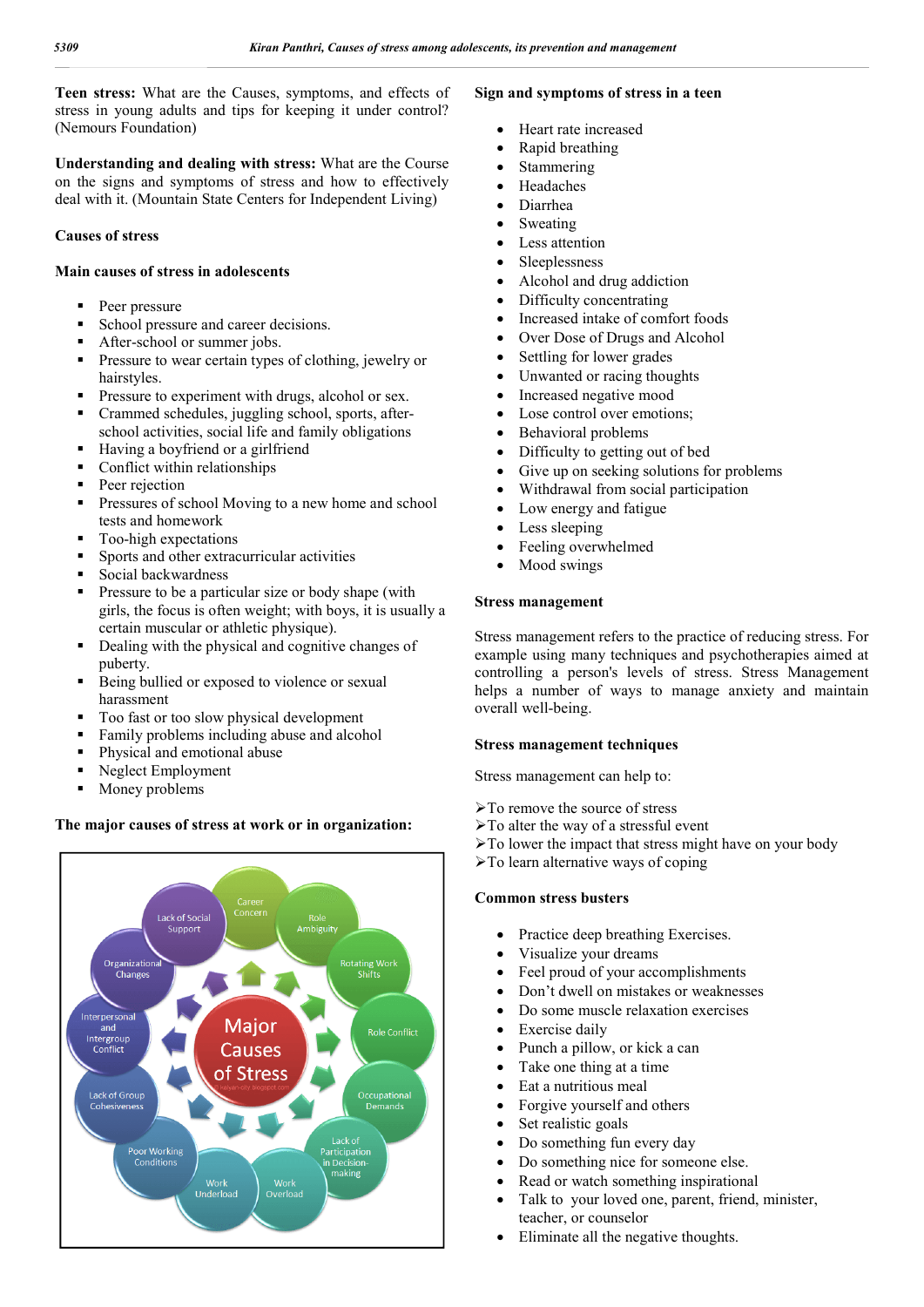## **Main steps**

**Improving your ability to handle stress:** Regular exercise can change your mood and serve as a distraction from worries, allowing you to break out of the cycle of negative thoughts that feed stress. For ex: Exercises such as walking, running, swimming, and dancing are particularly effective to handle the stress.

**Time:** In a day set some time for yourself. Use this time to organize your life, relax, fun activities and pursue your own interests.

**Talk to someone:** Even just a brief exchange of kind words or a friendly look from another human being can help calm and soothe your nervous system. Spend some time with the people you feel relax, and happy. If you don't have any close relationships, or the source of your stress is your relationship, make it a priority to stronger and more satisfying and happily connections.

**Engage your senses:** By engaging one or more of your senses sight, sound, taste, smell, touch, or movement these can reduce the stress in fast way. Be busy, listen good songs who makes you happy? Or smelling ground coffee? Everyone responds to a little differently, so experiment to find what works best for you.

Learn to relax: Relaxation techniques such as yoga, meditation, and deep breathing activate the body's relaxation response, a state of restfulness that is the polar opposite of the stress response. If practiced regularly, these activities can reduce your stress levels and boost feelings of joy. These techniques can increase your ability to stay calm and collected under pressure.

**Eat a healthy diet (NUTRITION):** A healthy, balanced diet with plenty of fruit and vegetables helps maintain the immune system at times of stress Eating a diet full of processed and convenience food, refined carbohydrates, and sugar can increase symptoms of stress, while a nutritious diet rich in fresh fruit and vegetables, high-quality protein, vitamins, can help you better cope with life's ups and downs.

**Get some sleep:** During homework, activities and hanging with friends, it can be hard to get enough sleep, especially during the school week. Ideally, adolescents should get nine hours a night. To increase your sleeping hours soundly, cut back on watching TV or engaging in a lot of screen time. Don't drink caffeine late in the day or bedtime.

**Focus on your strengths:** Plan your day activities. Spend some time really thinking about good things in you and find ways to do more of those things. If you're a math ace, you might tutor a younger neighbor who's having trouble with the subject. If you are a spiritual person, you might volunteer at spiritual work place. If you're artistic, take a photography class. Focusing on your strengths will help you to reduce the stress level.

**Do things that make you happy:** Instead of physical activities, find other hobbies or activities that bring you joy. It might be listening to music, going to the movies or drawing. Do these activities when you are facing stress.

**Stress management therapy pursues one or more of these approaches:** Stress management techniques can be gained from self-help books, online resources, or by attending a stress management course. A counselor or psychotherapist can connect an individual to the Main Causes of Stress. Teens reported significant stress, they appear to be poor judges of the impact of stress has on their health and mental health. Stress can affects teen's health and well-being whether or not they know it states the APA survey. Despite teens reporting that stress has little or no impact on their mental health, the following symptoms were noted over the past month: irritability or anger (40 percent), feeling nervous or anxious (36 percent), feeling like crying (32 percent), and being depressed or sad (30 percent). According to the APA Stress in America report, forty-two percent of teens indicated not doing anything to cope with their stress or not knowing what to do to manage it. This is a concern given the impact stress can have on our lives. The Stress in America report also noted that physical activity is a great way to manage stress and "those teens who engaged in physical activity for stress management reported lower stress levels. Parents can also play a vital role in modeling healthy lifestyles and promoting physical activity by encouraging their kids to join sports teams, engaging in activities as a family such as dancing, or finding ways to exercise that don't cost money liking walking or going to the park.

Parents can help children and teens to manage stress?

- Be aware of your child's behaviors and emotions.
- Build trust with your child.
- Be available and open to talk with your child when he or she is ready.
- Encourage the expression of feelings.
- Teach and model good emotional responses.
- Encourage your child to tell you if he or she feels overwhelmed.
- Encourage healthy and diverse friendships.
- Encourage physical activity, good nutrition, and rest.
- Teach your child to problem solve.
- Remind your child of their ability to get through tough times, with the love and support of family and friends.
- Aware of your child anticipated family changes.
- Pay attention to the use of computer games, movies, and the Internet.
- When poor decisions are made use Encouragement.
- To Help the child select appropriate extracurricular activities
- Aware your child for the harmful effects of drugs and alcohol before they begins.
- Monitor your own stress level. Take care of yourself.
- Contact your child's teacher with any concerns
- Seek the assistance, school psychologist, school counselor, or school social worker if stress continues to be a concern.

# **REFERENCES**

- American Psychological Association, 2014. Teens and Stress: How to keep stress in check. Retrieved February 2014 from http://www.apa.org/helpcenter/stress-teens.aspx
- Daniel M. Finkelstein *et al.* 2007. Socio-Economic Differences in Adolescent Stress: The role of Psychological Resources. *Journal of Adolescent Health,* Volume 40, Issue 2, Feb pages 127-134.